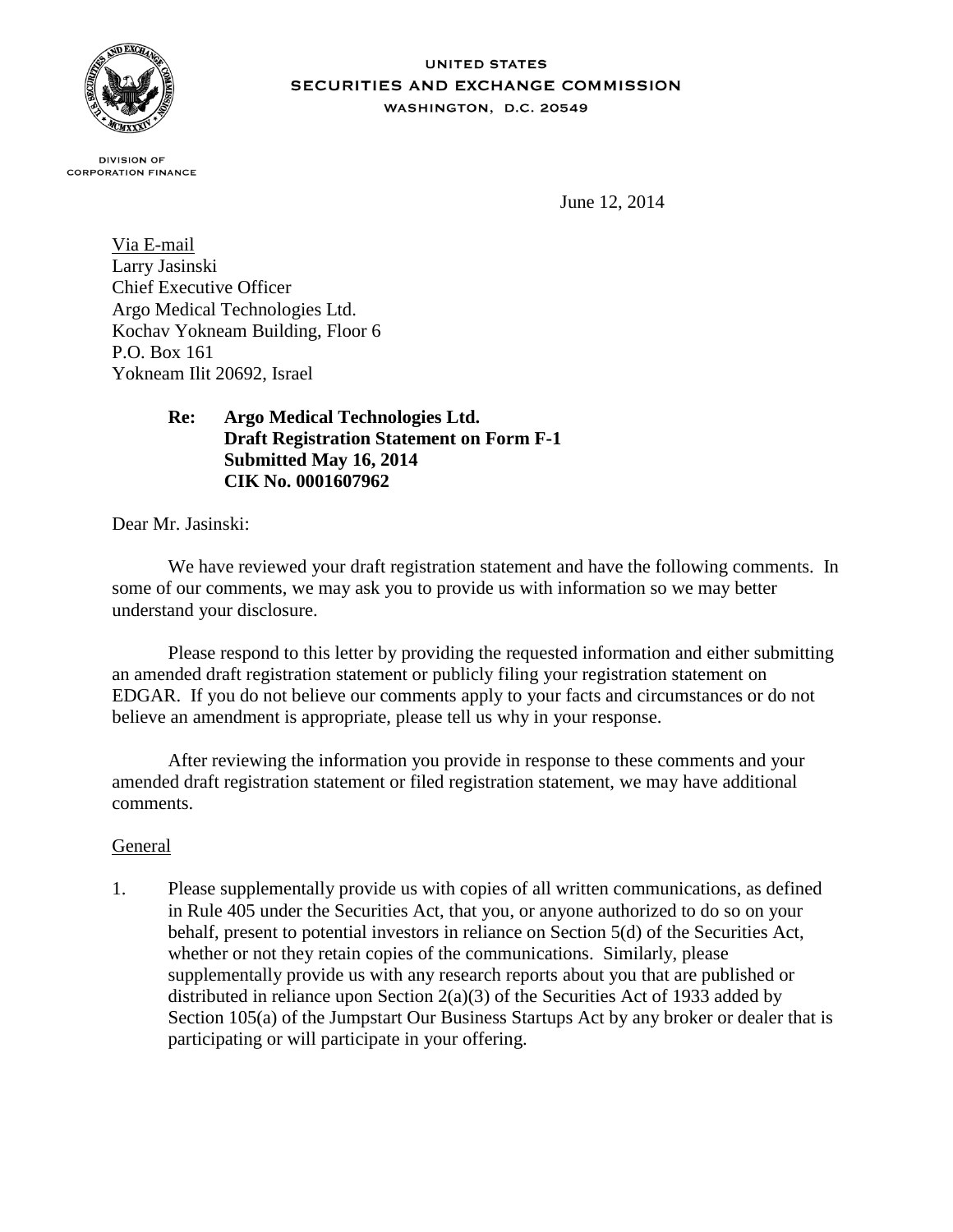#### Prospectus Summary, page 1

- 2. Please disclose here the current regulatory limits on your ability to distribute your products in the United States and elsewhere, as appropriate.
- 3. We note your disclosure on page 14 that "currently, no uniform policy of coverage and reimbursement for electronic exoskeleton medical technology exists among third-party payors in the United States or other countries where [you] sell ReWalk." Please include similar disclosure in an appropriate location in your prospectus summary.
- 4. With a view toward balanced disclosure of the advantages described in your summary, please tell us whether studies or users of your product have revealed any material disadvantages.

### Our Principal Shareholders, page 7

5. Please generally disclose that you have additional agreements with Yaskawa and describe the material terms of those agreements here.

#### The Offering, page 8

6. Please clarify whether any of the Series D preferred stock will be issuable to Yaskawa if you complete your offering prior to September 1, 2014. If any of the Series D preferred stock will remain outstanding or be issuable after the closing of your offering, please disclose the material terms of the Series D preferred stock, include risk factors as appropriate, and indicate how many shares of common stock will be issuable upon the conversion of the Series D preferred stock.

### Risks Factors

### The market for exoskeletons is new and unproven..., page 13

7. We note your disclosure in the second paragraph that your product can only be used by users who meet certain criteria. If true, please also indicate that users must also not have balance, brain or vestibular disorders that would affect their sense of balance.

As a foreign private issuer, we will not be subject to U.S. proxy rules and will be exempt from filing certain Exchange Act reports, page 29

8. The Israeli parliament recently adopted a new rule that will effectively require an Israeli public company that is listed overseas, such as in the United States, to disclose annually the compensation of its top five executive officers on an individual basis regardless of whether the company is listed in Israel. The company must include this disclosure in its annual shareholder meeting notice, in an accompanying public document, or in a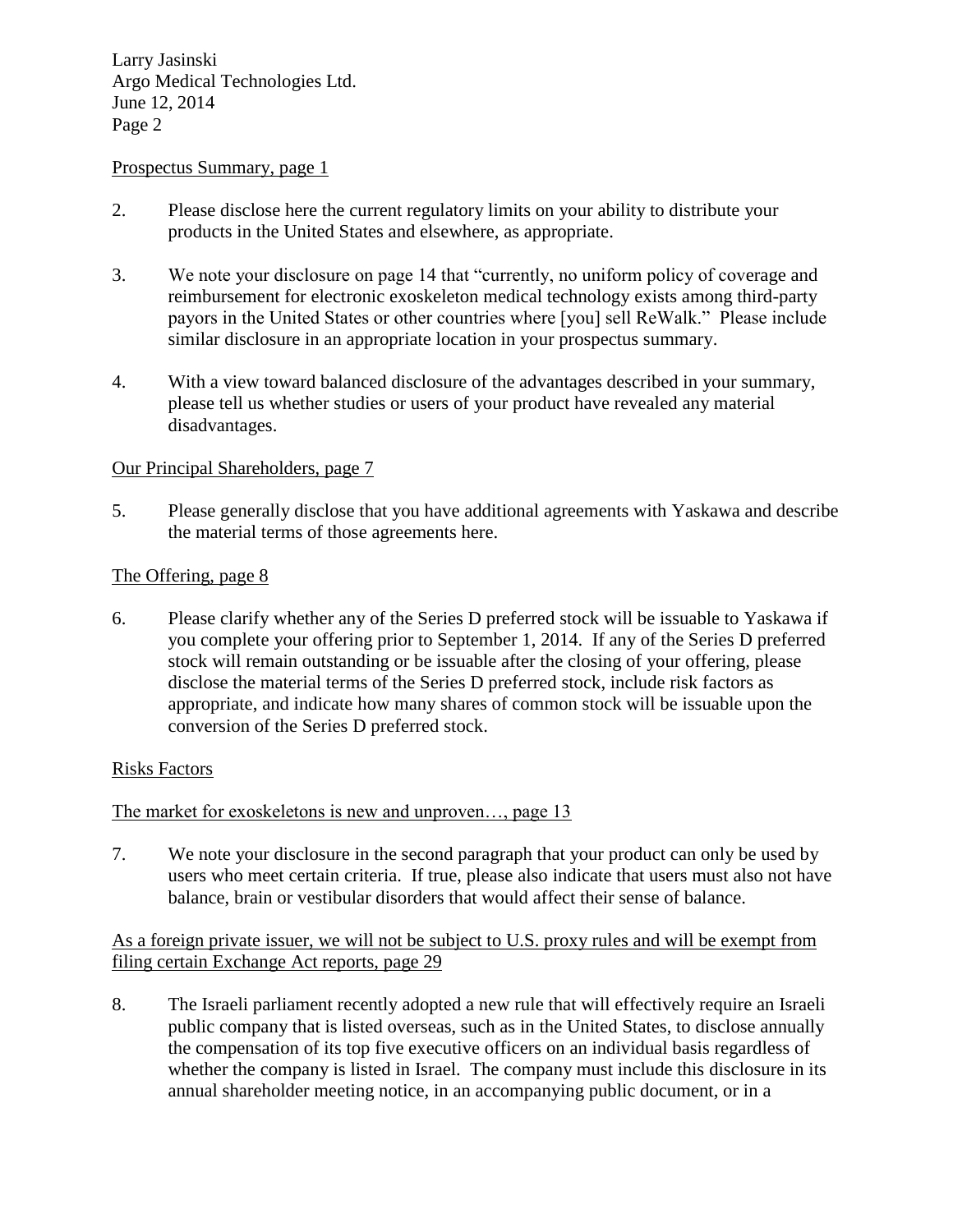> company report filed under the law of its foreign listing country. The new rule becomes effective on July 2, 2014. Please revise this risk factor to reflect this new rule.

### Use of Proceeds, page 38

9. Please clarify whether the proceeds will be sufficient to complete the development activities described in this prospectus, including the development of your next generation of ReWalk and/or achievement of any regulatory approvals currently pending.

### Capitalization, page 40

10. Please revise the table to remove the line item for cash and cash equivalents since this item is not part of your capitalization. As an alternative, you may disclose the amount of cash and cash equivalents in the text before the table or in a note to the table.

### Dilution, page 41

11. Please expand the disclosure in this section to also disclose the dilution that will result if the underwriters' option is exercised.

### Management's Discussion and Analysis

### Overview, page 44

12. We note your disclosure that 87% of your systems were purchased by your customers. Please clarify who purchased the remaining systems.

### Year Ended December 31, 2012…, page 48

13. For the periods presented, please indicate how many ReWalk Rehabilitation and ReWalk Personal systems were sold.

### **Business**

### Our Competitive Strengths, page 56

- 14. Please clarify the difference between method and apparatus patent protection.
- 15. In an appropriate location in your prospectus please disclose the regulatory approvals you will need to obtain in order for Yaskawa to market your product in the intended Asian markets. Please also disclose where you are in the various regulatory approval processes.
- 16. We note you have contracted with one party for the manufacture of your systems. Please disclose whether there is any customization required in the hardware or software that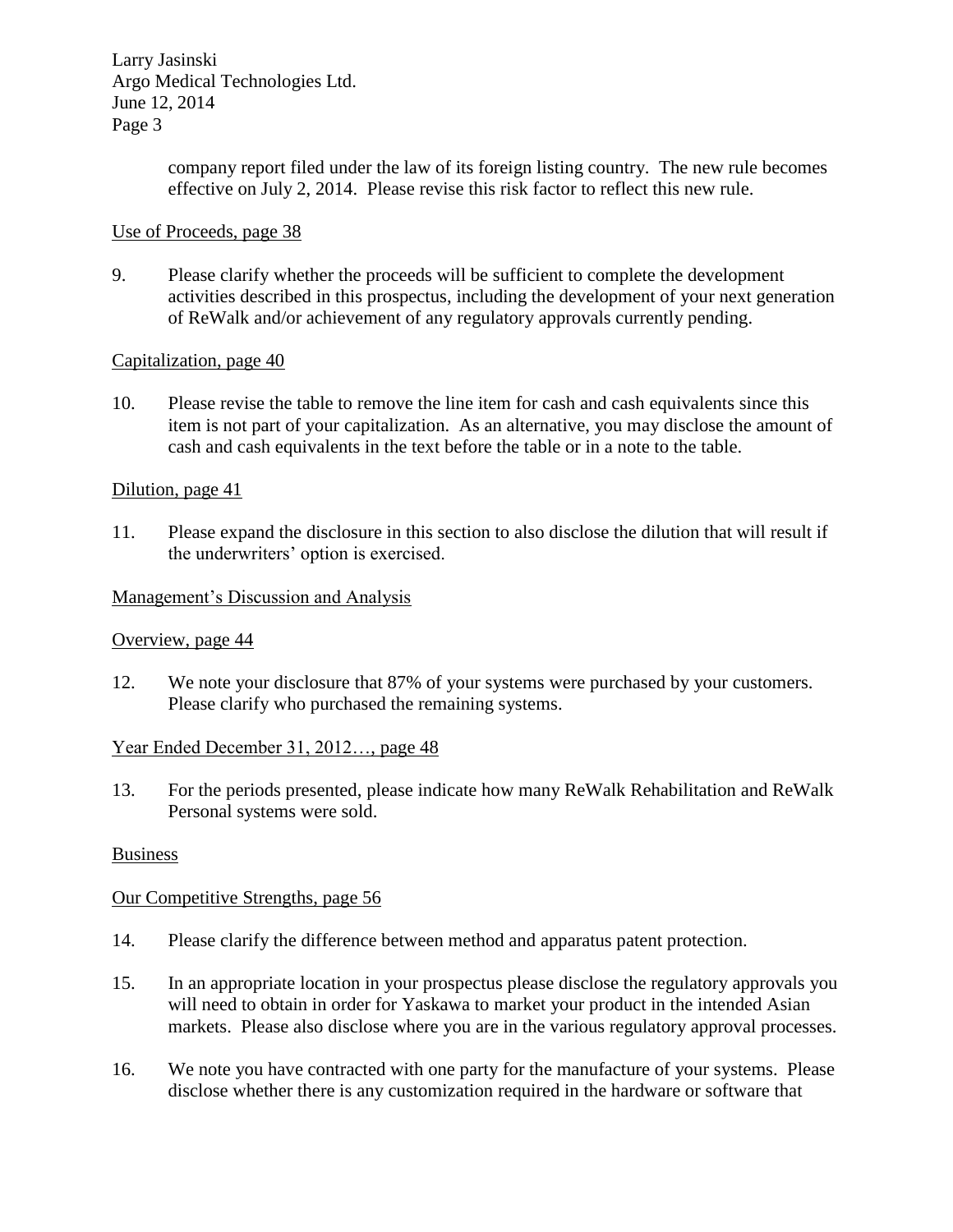> comprise your systems for each user. If your systems require customization, please clarify how the manufacturing process will be scaleable and where the customization takes place.

17. Please disclose whether your system allows for side to side actuation.

## Clinical Studies, page 63

18. Please supplementally provide us with copies of the peer reviewed articles referenced.

## Government Regulation, page 66

19. We note your disclosure in the last paragraph that begins on page 67 that the FDA is exercising enforcement discretion with regard to your position that the ReWalk product, as distributed to medical/rehabilitation institutions, is a Class I device. Please disclose if this is a formal or informal arrangement and include risk factor disclosure as appropriate.

### Management, page 72

20. Please provide the disclosures called for by Item 6.A. of Form 20-F for Mr. Ichiki.

#### Compensation of Officers and Directors, page 84

21. Under the new Israeli executive compensation rule, an Israeli company that will distribute its 2014 annual shareholder meeting notice after the rule's effective date (July 2, 2014) will have to provide the required individual executive compensation disclosure for fiscal 2013 either in the 2014 annual shareholder meeting notice or in an accompanying public document (submitted, in either case, under cover of a Form 6-K). An Israeli company that has distributed its 2014 shareholder meeting notice prior to the effective date will be able to wait until 2015 at which time it will have to provide the required individual executive compensation disclosure for fiscal 2014 either in its 2015 annual notice of shareholders meeting or in an accompanying public document (submitted, in either case, under cover of a Form 6-K). Alternatively, such an Israeli company may include the required individual executive compensation disclosure in its Form 20-F for fiscal 2014 and refer to the Form 20-F in its 2015 shareholder meeting notice. Please advise us when and in what format you will first provide the annual compensation of your top five executive officers on an individual basis as required by the new Israeli rule.

### Principal Shareholders, page 88

22. We note your disclosure in the last bullet point on page 8 that you will gross up the number of shares owned by Dr. Goffer so that his ownership interest equals 6% of your valuation. Please tell us how you will show this in your table on page 89.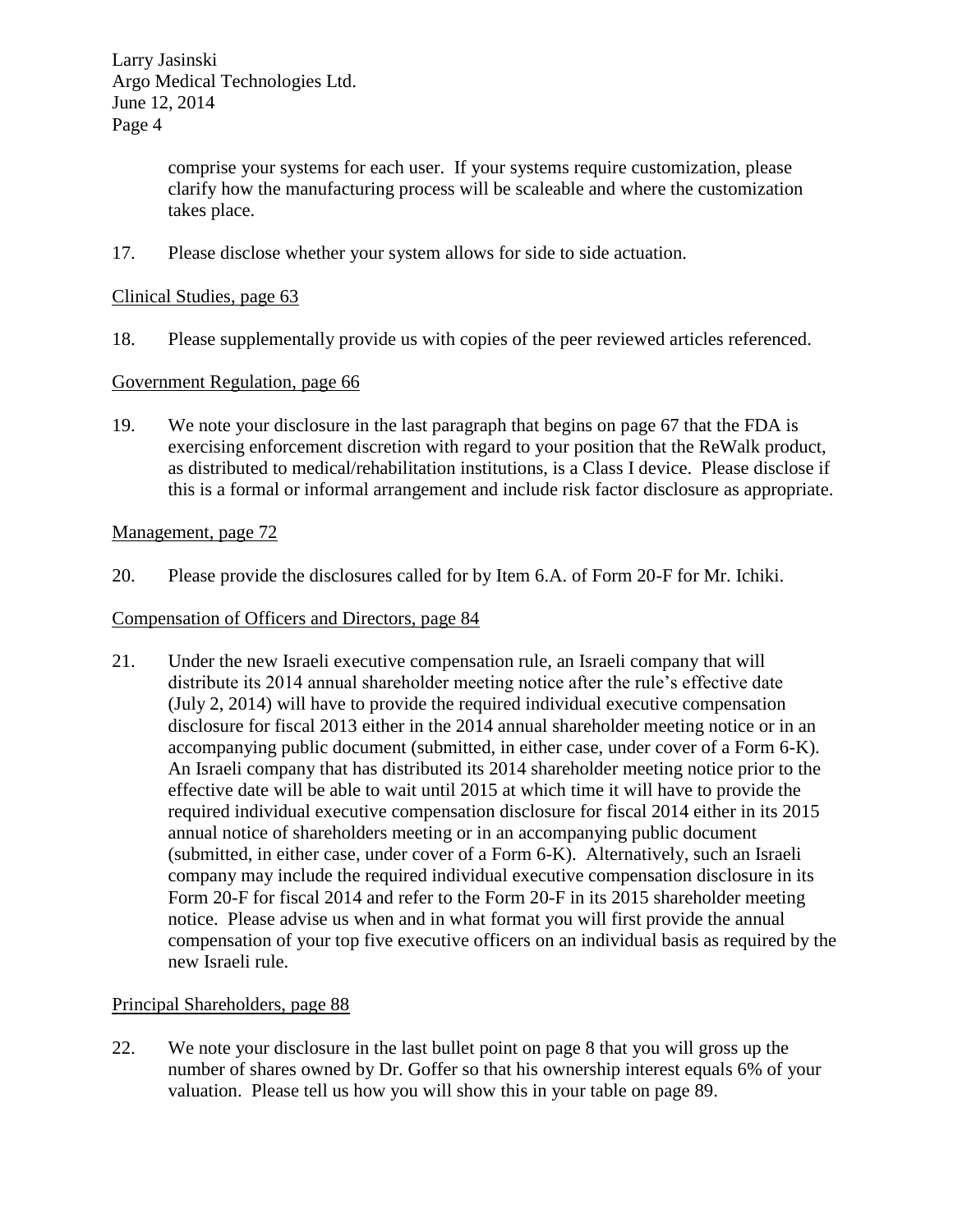## Certain Relationships and Related Party Transactions

## Agreements with Yaskawa, page 93

23. Please disclose how you will be compensated for selling Yaskawa's products.

### U.S. and Israeli Tax Consequences for Our Shareholders, page 105

24. We note your statement in the first paragraph that the disclosure contained in this section "is not intended to constitute a complete analysis of all tax consequences" and we note your headings "Certain Israeli Tax Consequences" and "Certain U.S. Federal Income Tax Consequences." Please revise your disclosure so that it is clear you are disclosing all material U.S. and Israeli tax consequences and add any missing disclosure as appropriate.

#### Financial Statements, page F-1

### Note 9 – Shareholders' Equity, page F-20

25. Please tell us the estimated IPO price range. To the extent that there is a significant difference between the estimated grant-date fair values of your common stock during the past twelve months and the estimated IPO price, please tell us each significant factor contributing to the difference.

### Exhibits

26. As appropriate, please file the employment agreements described on page 85 as exhibits. Please refer to paragraph 4 of Instructions to Exhibits at the end of Form 20-F.

#### General

If you intend to respond to these comments with an amended draft registration statement, please submit it and any associated correspondence in accordance with the guidance we provide in the Division's October 11, 2012 announcement on the SEC website at http://www.sec.gov/divisions/corpfin/cfannouncements/drsfilingprocedures101512.htm.

Please keep in mind that we may publicly post filing review correspondence in accordance with our December 1, 2011 policy (http://www.sec.gov/divisions/corpfin/cfannouncements/edgarcorrespondence.htm). If you intend to use Rule 83 (17 CFR 200.83) to request confidential treatment of information in the correspondence you submit on EDGAR, please properly mark that information in each of your confidential submissions to us so we do not repeat or refer to that information in our comment letters to you.